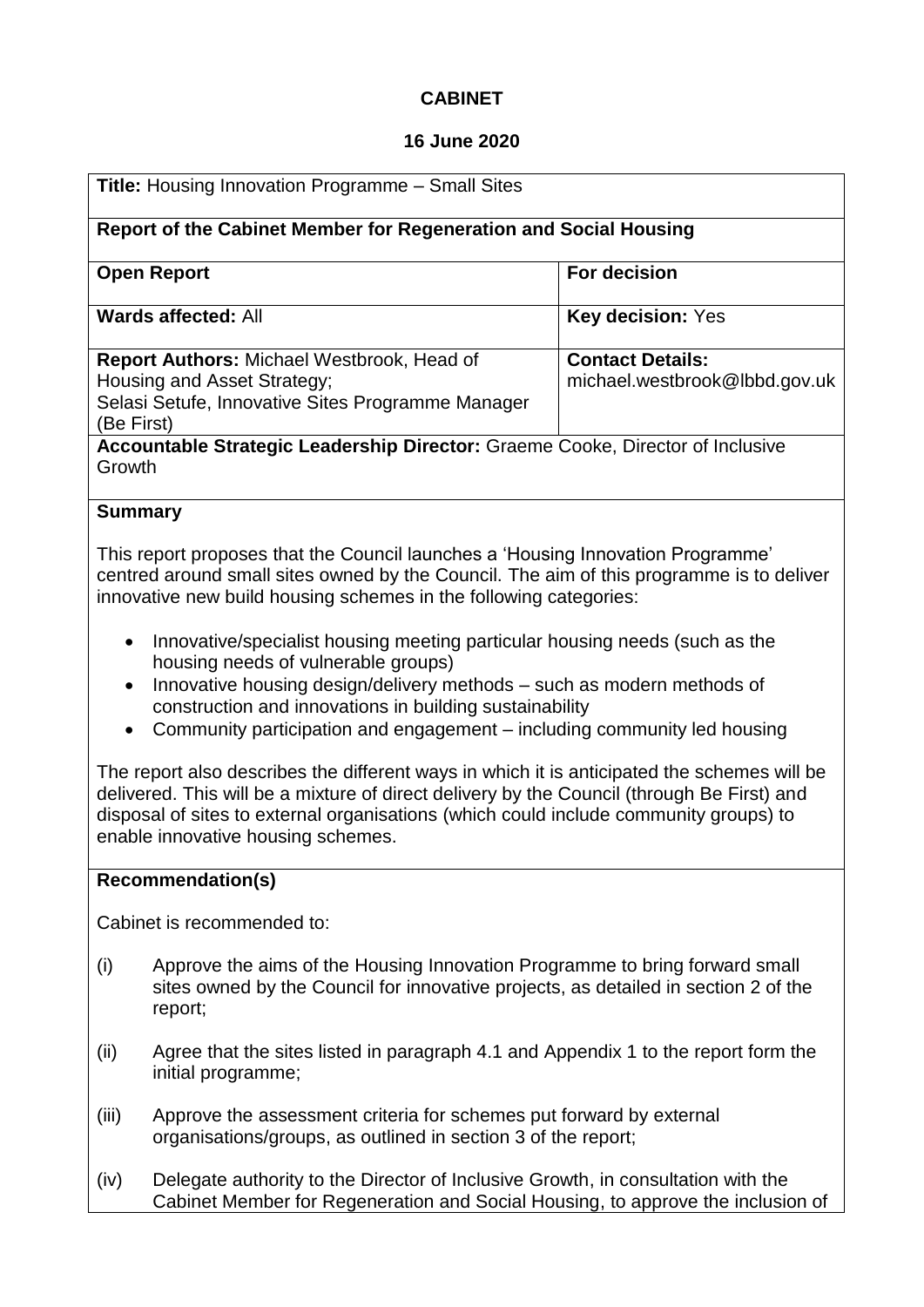other Council-owned small sites to the programme when it would meet the objectives of the programme as set out in the report;

- (v) Delegate authority to the Chief Operating Officer, in consultation with the Director of Law and Governance and the Chief Financial Officer, to approve specific proposals for Be First-led schemes proposed for any small site in the programme on the advice of the Director of Inclusive Growth in consultation with the Cabinet Member for Regeneration and Social Housing;
- (vi) Delegate authority to the Chief Operating Officer to agree to the disposal of any small site in the programme, in consultation with the Investment Panel, where it is identified as the best way to meet the objectives of the programme as set out in the report
- (vii) Delegate authority to the Chief Operating Officer to agree to the appropriation of sites in the programme under Section 122 of the Local Government Act 1972 from the Housing Revenue Account to the General Fund; and
- (viii) Authorise the Director of Law of Governance, or an authorised delegate on her behalf, to execute all the legal agreements, contracts and other documents on behalf of the Council to enable schemes in line with the aims outlined in the report.

# **Reason(s)**

The recommendations are intended to allow the Council to bring forward proposals for new homes on small sites. The aims of the programme as set out in the report are aligned to the Council's priorities relating to inclusive growth, participation and engagement, and prevention, independence and resilience as set out in the Corporate Plan.

In particular, the recommendations will allow proposals to be brought forward to provide new homes in the borough on the sites identified. The report proposes that some small sites are used to explore different types of community engagement and participation relating to the provision for housing. The report also proposes that some small sites are used to provide new homes that are suitable for the housing needs of more vulnerable groups.

As such the proposals respond directly to key aims identified in all three overarching strategic priorities set out in the Corporate Plan.

# **1. Introduction and Background**

- 1.1 The Council has a number of smaller sites which are suitable for development but which are not currently part of the Be First development programme. This report proposes that these sites are added to a new programme: the housing innovation programme.
- 1.2 The aim of this programme is to deliver innovative new build housing schemes. The rationale for this is that these sites will only ever be able to deliver a small number of homes, so will make a small contribution to our overall housing delivery numbers compared to the main Be First programme, and third-party strategic sites such as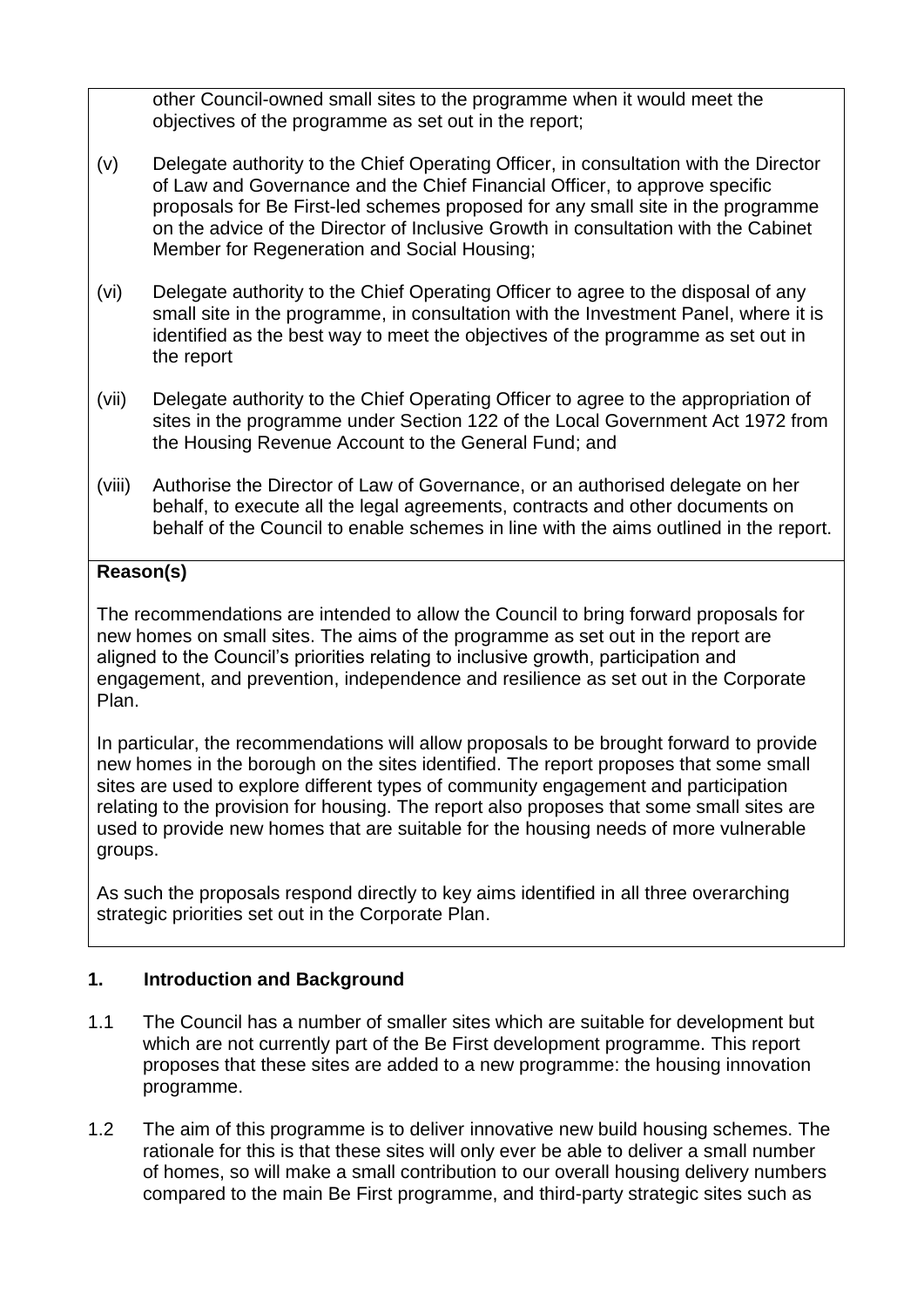Barking Riverside. Therefore, it makes sense to focus on the types of homes and how they are delivered than the overall numbers – looking at innovation and wider community benefit.

- 1.3 It is proposed that three main categories of innovations are pursued under this programme:
	- Innovative/specialist housing meeting particular housing needs (such as the housing needs of vulnerable groups)
	- Community participation and engagement including community led housing
	- Innovate housing design/delivery methods such as modern methods of construction and innovations in building sustainability
- 1.4 In some cases, these types of innovations might be able to be combined, for example a zero-carbon scheme co-produced with interested members of the community.
- 1.5 More detail on the types of these innovation categories is set out in the next section. The report also describes the different ways in which it is anticipated the schemes will be delivered. This will be a mixture of direct delivery by the Council (through Be First) and disposal of sites to external organisations (which could include community groups) to enable innovative housing schemes.

## **2. Proposal and Issues**

## Types of innovation projects

2.1 The priority categories of innovation are described below.

# **Specialist housing**

- 2.2 A priority for the programme is to use a number of the small sites to build homes for vulnerable groups. This is linked to the Housing for Vulnerable People Commitments approved by Cabinet in January 2020. This will include developing proposals for housing for older people, purpose-built shared housing for younger people (including care leavers) and purpose-built adapted housing for people with disabilities whose needs cannot easily be met from the existing housing stock in the borough.
- 2.3 The specialist housing strand of the housing innovation programme only forms one part of our approach to the supply of new specialist housing. The Council is also looking to deliver specialist housing as part of larger sites and as part of sites that will be delivered in the next phase of the Council's house building plans.

## **Innovations in construction methods**

2.4 The programme is an opportunity to deliver some 'exemplar' projects relating to innovations in construction. This includes the various types of 'Modern Methods of Construction' (MMC) which may – once further tested – change how the industry delivers new homes and have benefits in terms of speed, cost, and quality.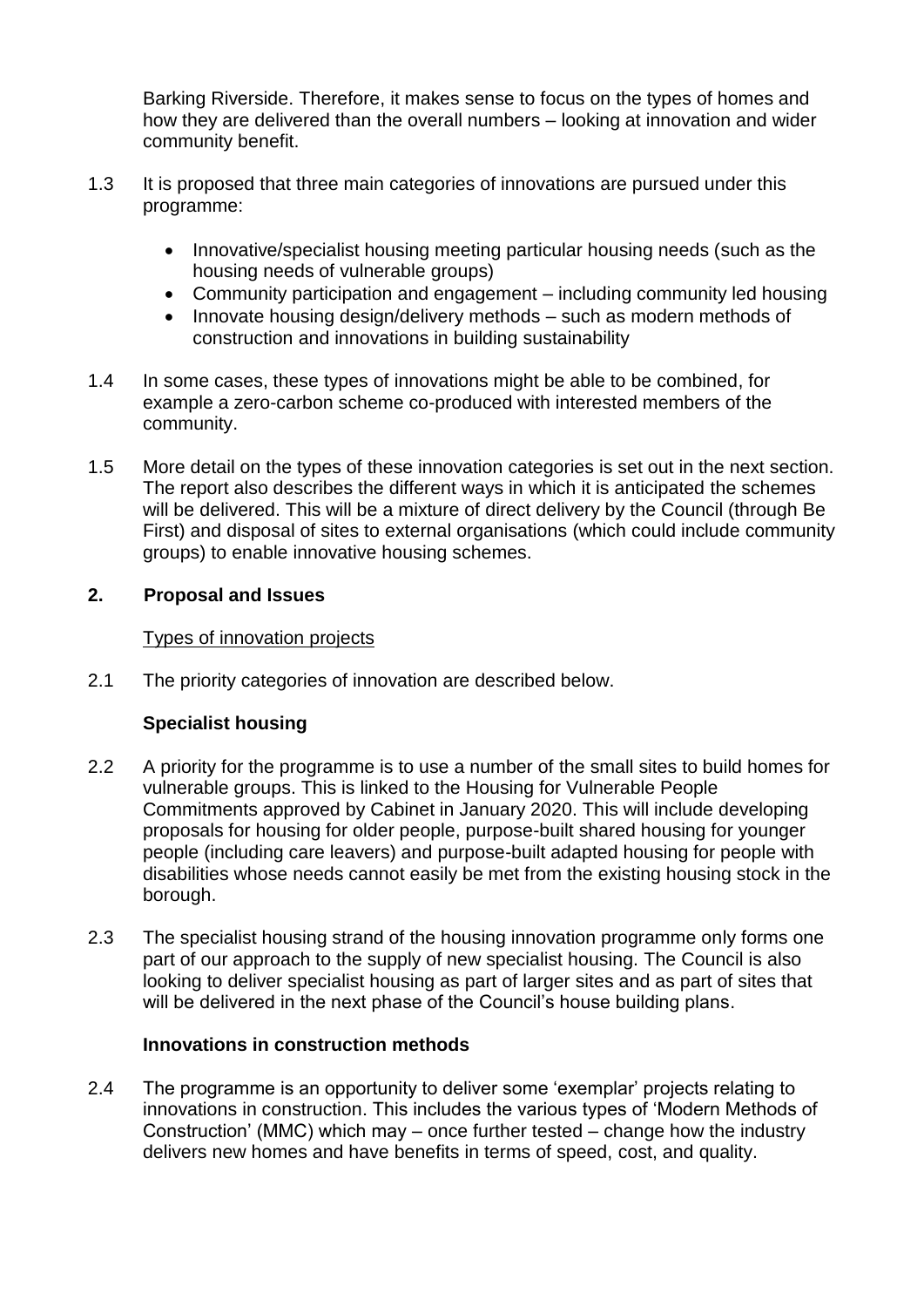2.5 Linked to this, the programme will be exploring exemplar projects around sustainability, aligned to the Council's commitments around tackling the climate emergency.

# **Community-led housing**

- 2.6 It is also proposed that this programme explores community-led housing. This is an umbrella term for a fairly wide range of approaches to housing development. There are several models of community-led housing, including:
	- Self-build, where residents/a community group manage the building of new homes themselves, normally to be lived in by those involved
	- Cooperatives, where the homes are managed by residents in line with cooperative principles
	- Community Land Trusts (CLTs) –where land is held as a community asset, with covenants that ensure the homes are kept affordable in perpetuity. Homes usually have a local connection requirement and the homes are managed by the residents. CLTs often have a mixture of tenures from social rent to ownership –though homes for ownership are normally sold close to the build cost, and future sales linked to a measure of inflation rather than house prices.
	- Co-production, where residents with lived experience are heavily involved with the commissioning of new homes –for example where the homes are intended to meet the needs of a specialist group
- 2.7 The Council and Be First will begin formal engagement with the community following Cabinet approval of the programme. The aim is to allow as many residents as possible to engage with the programme and develop proposals for communityled housing. The proposed policy criteria for selecting potential community-led schemes are set out in Section 3.

## How schemes will be delivered under the programme

- 2.8 There are two main ways in which homes will be delivered under the programme either direct delivery by the Council via Be First, or the site disposed to an external organisation to enable a scheme in line with the aims of the programme. This could include small builders, community groups or small/specialist Housing Associations.
- 2.9 Where it is proposed that a scheme is delivered by the Council itself, the Council will retain ownership of the land and fund the development either through the General Fund or the Housing Revenue Account. It is envisaged that schemes for specialist housing delivered by the Council will be funded through the Housing Revenue Account. Schemes proposed through this route will follow the existing Council/Be First process for assessing development proposals and will require approval by the Investment Panel.
- 2.10 Where it is proposed that a site is disposed of to an external organisation, the Council can make use of a GLA process for disposal and contracting. This includes an online bidding system which the Council can use to advertise small sites, with the ability to set our own criteria from the types of organisations the Council would consider bids from. The GLA have also developed standard legal agreements which have been designed to: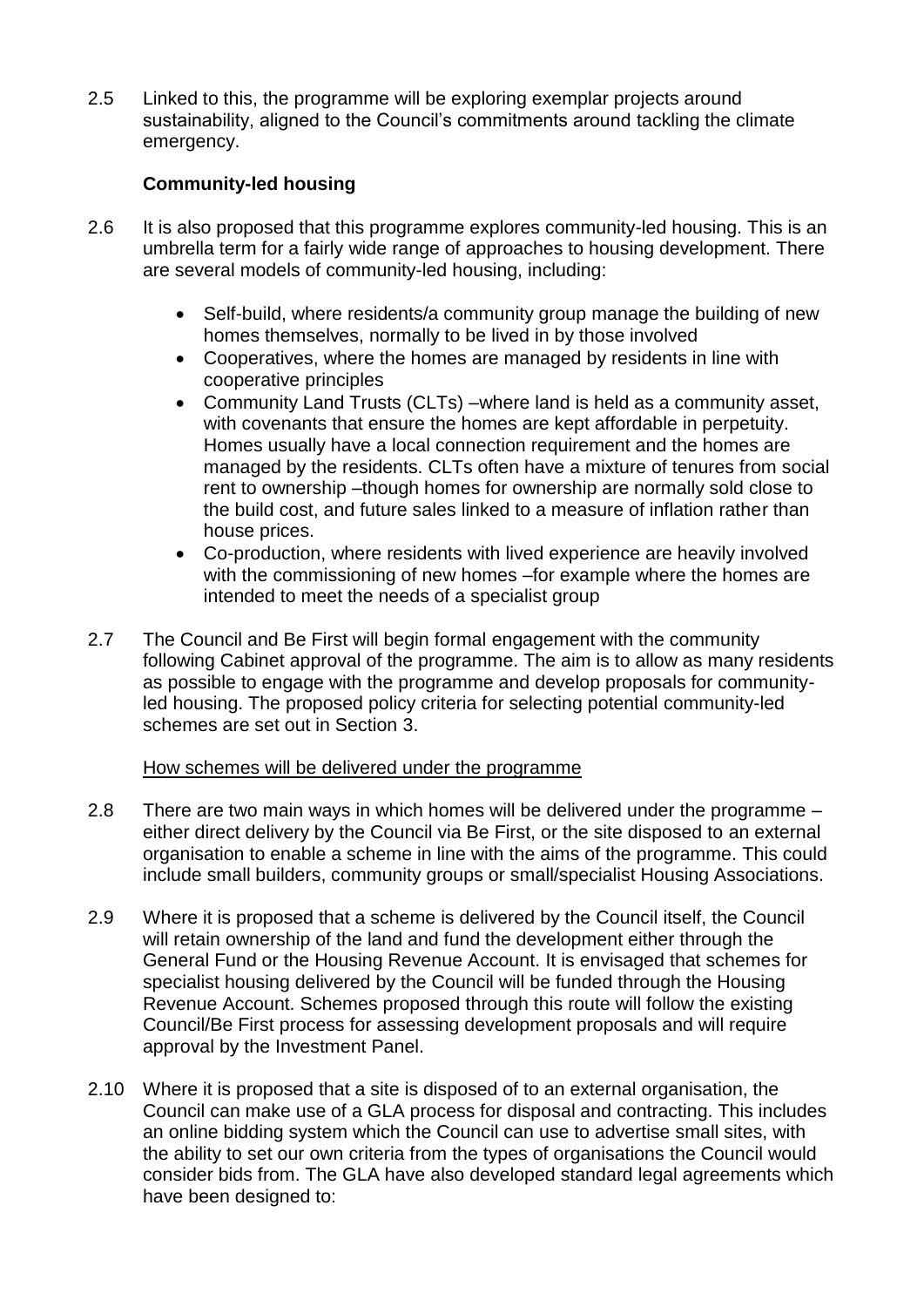- offer a reasonable level of control
- avoid lengthy procurement processes
- allow the site to be retained by the landowner until development can start
- give the landowner continuing influence over the development
- discourage those who do not intend to get on and build
- allow covenants to secure affordable and/or community-led housing to be included
- 2.11 Disposal of a site to an external organisation will be recommended if and when it is judged that this route is the best mechanism for a small site to be developed to meet the aims of the programme. Such a disposal would usually be by way of a long lease. This report seeks a delegation to the Chief Operating Officer to approve such disposals, and asks Cabinet to agree a delegated authority to define the circumstances in which a small site may be transferred from the Housing Revenue Account to the General Fund to fulfill the programme objectives.
- 2.12 The expectation is that external organisations would fund developments themselves. There are organisations that provide both revenue and capital funding to community groups to enable community-led housing. The GLA have a revenue and capital grant programme for community-led housing and sponsors an organisation called Community Led Housing which can also provide advice on developing proposals.
- 2.13 Any decision to proceed with an individual site will only take place after more detailed proposals are worked up and further consultation has taken place. Nonhousing options (such as public realm-related works) will also be considered for some sites depending on considerations such as location and site constraints.

# **3. Criteria for assessing bids from external organisations**

- 3.1 As the proposal is also to work with external organisations/groups, the Council needs a framework to assess proposals if more than one group is interested in the same site.
- 3.2 As described in this report, not all sites will be made available for external organisations. Those that are will be categorised based on those deemed most suitable for transfer to different types of organisations, such as a small builder or for a community-led scheme.
- 3.3 The proposed criteria for assessing bids from external organisations are set out below

| Criteria                                                                     | Weighting | <b>Description</b>                                                                                                                                             |
|------------------------------------------------------------------------------|-----------|----------------------------------------------------------------------------------------------------------------------------------------------------------------|
| Alignment with<br>the Council's<br>strategic<br>framework<br>relating to new | 25%       | Number and type of new homes<br>Tenure mix, including affordability<br>Allocations of new homes, including new homes<br>for households on the housing register |
| homes                                                                        |           |                                                                                                                                                                |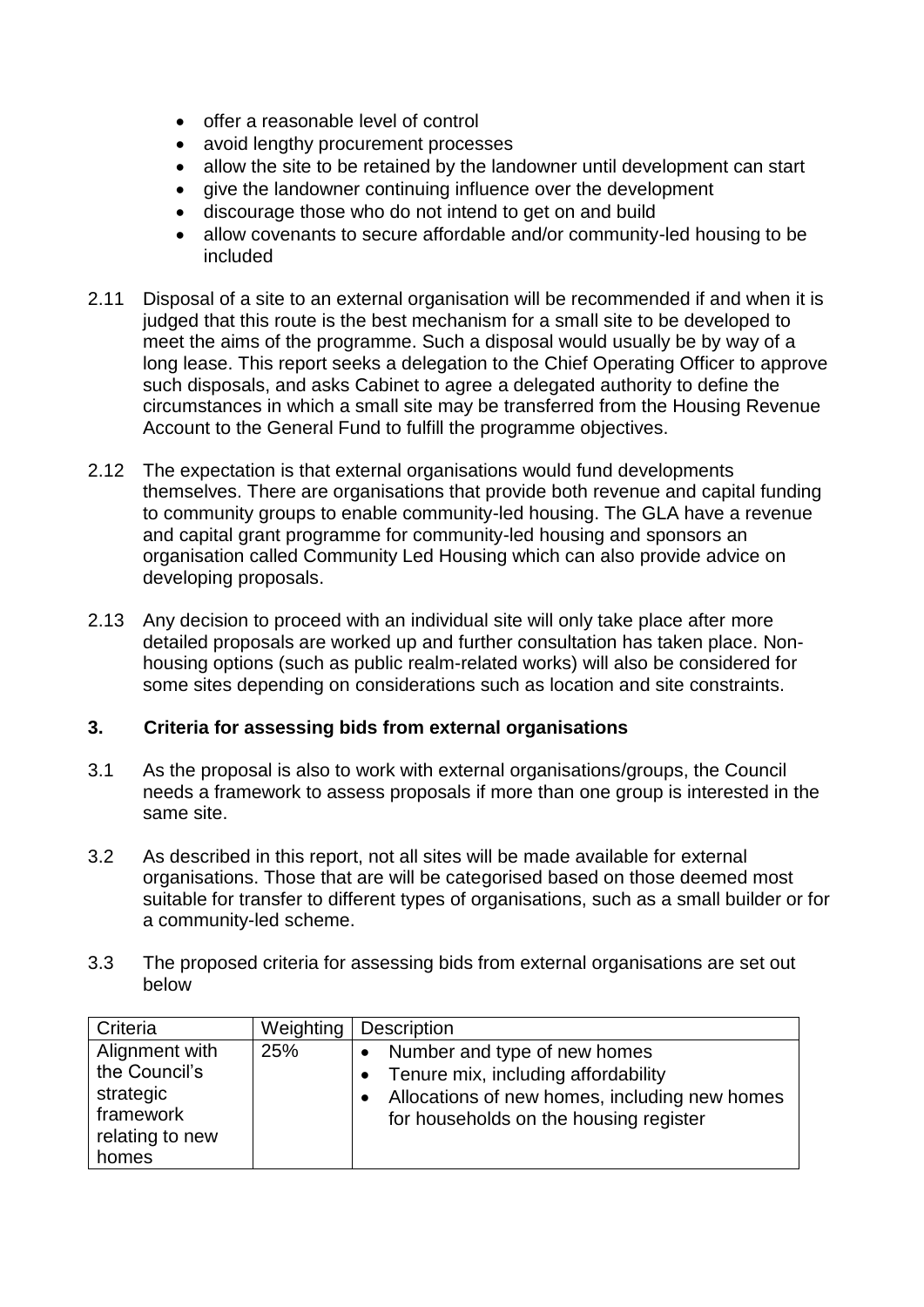| Alignment with<br>the Council's<br>wider strategic<br>framework | 25% | Participation and Engagement - who is involved<br>$\bullet$<br>and how, quality of engagement, wider<br>community involvement and benefit<br>Prevention, Independence and Resilience -<br>$\bullet$<br>housing that meets the needs of vulnerable<br>groups or people who otherwise need specialist<br>housing, initiatives that support Council's care<br>and support responsibilities<br>Mentoring, training, apprenticeships, and wider<br>$\bullet$<br>employment benefits<br>Environmental sustainability and carbon<br>$\bullet$<br>reduction<br>Any non-residential buildings proposed as part<br>$\bullet$<br>of the wider development<br>Use of local contractors and suppliers<br>$\bullet$ |
|-----------------------------------------------------------------|-----|-------------------------------------------------------------------------------------------------------------------------------------------------------------------------------------------------------------------------------------------------------------------------------------------------------------------------------------------------------------------------------------------------------------------------------------------------------------------------------------------------------------------------------------------------------------------------------------------------------------------------------------------------------------------------------------------------------|
| Value for<br>money/viability                                    | 20% | Finance and Funding - robust viability appraisal,<br>$\bullet$<br>detail of how costs will be met with sources of<br>funding identified                                                                                                                                                                                                                                                                                                                                                                                                                                                                                                                                                               |
|                                                                 |     | Business plan for ongoing costs after completion<br>٠<br>(management, repairs, stock investment etc)                                                                                                                                                                                                                                                                                                                                                                                                                                                                                                                                                                                                  |
| Deliverability                                                  | 20% | Project Management arrangements to deliver<br>$\bullet$<br>the proposal                                                                                                                                                                                                                                                                                                                                                                                                                                                                                                                                                                                                                               |
|                                                                 |     | Programme – project milestones and timescale<br>$\bullet$<br>for delivery                                                                                                                                                                                                                                                                                                                                                                                                                                                                                                                                                                                                                             |
|                                                                 |     | Planning -stage in the planning process, and<br>planning advice                                                                                                                                                                                                                                                                                                                                                                                                                                                                                                                                                                                                                                       |
| Quality                                                         | 10% | Design – does the project meet London Design<br>$\bullet$<br>Guide requirements as a minimum, and does it<br>exceed these requirements<br>How does the project at least meet or exceed<br>$\bullet$<br>minimum standards relating to Building<br>Regulations, the Local Plan and other relevant<br>policies and guidance                                                                                                                                                                                                                                                                                                                                                                              |

# **4. Sites**

# **Initial sites**

- 4.1 The initial set of sites that are recommended to be added to the programme are listed below. The red lines of these sites are shown in Appendix 1.
	- Farmway
	- Goresbrook Road
	- Chelmer Crescent
	- Rear of 134 Becontree Avenue
	- Keir Hardie Way
- 4.2 Due diligence works are being carried out on these sites, funded through GLA grant funding for small sites.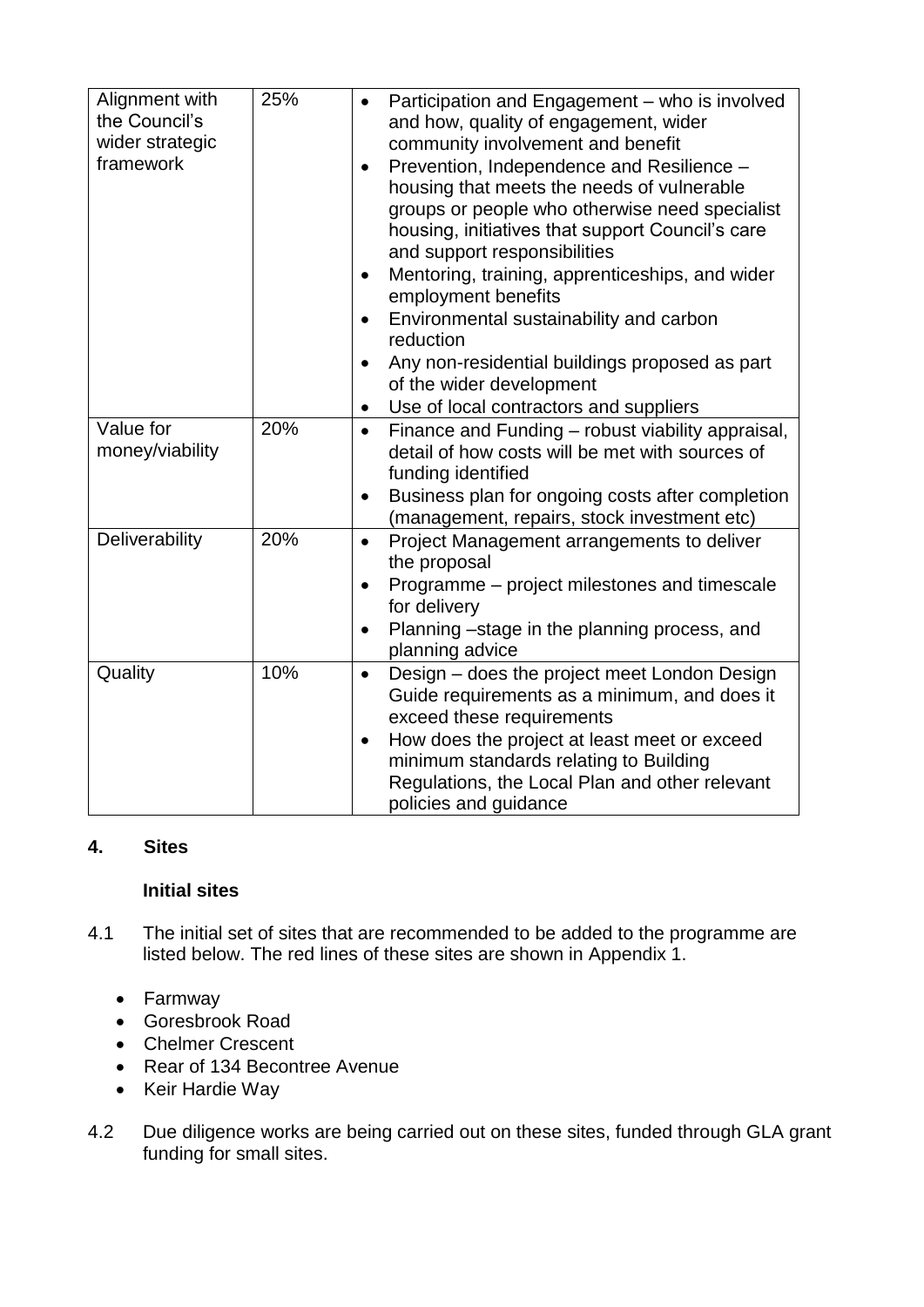## **Further sites**

- 4.3 The aim is that this is a rolling programme, with additional sites added once they have been assessed as being suitable.
- 4.4 A review of wider potential sites is currently underway. Most of these are current garage sites, which are being assessed for alternative uses, including their potential for housing development.
- 4.5 This report seeks delegated authority to add other small sites to the programme once they have been assessed as being suitable.

## **5. Consultation**

- 5.1 Consultation has been carried out with the Corporate Strategy Group, the Leader, the Cabinet Member for Regeneration and Social Housing and other Cabinet Members.
- 5.2 No formal external consultation has been carried out on any specific proposals relating to the sites proposed for this programme. This will commence following Cabinet approval.
- 5.3 Any decision to proceed with an individual site will only take place after more detailed proposals are worked up and further consultation has taken place. Nonhousing options (such as public realm-related works) will also be considered for some sites depending on considerations such as location and site constraints.

## **6. Financial Implications**

Implications completed by: David Dickinson, Investment Fund Manager

- 6.1 The report includes the proposal that the Council funds new homes on some small sites under this programme. It is proposed that this is primarily through the Housing Revenue Account. The 2020/21 budgets for the Housing Revenue Account includes a £2.5m capital budget for new build. Any HRA new build budgets for subsequent years will be proposed as part of the HRA Business Plan reports presented to Cabinet in February each year.
- 6.2 Specific Council-led projects proposed to be delivered under this scheme will follow the Be First Gateway and Council Investment Panel process, as well as Cabinet where required.
- 6.3 As set out in the report, it is not anticipated that the Council will finance any developments it does not directly deliver itself.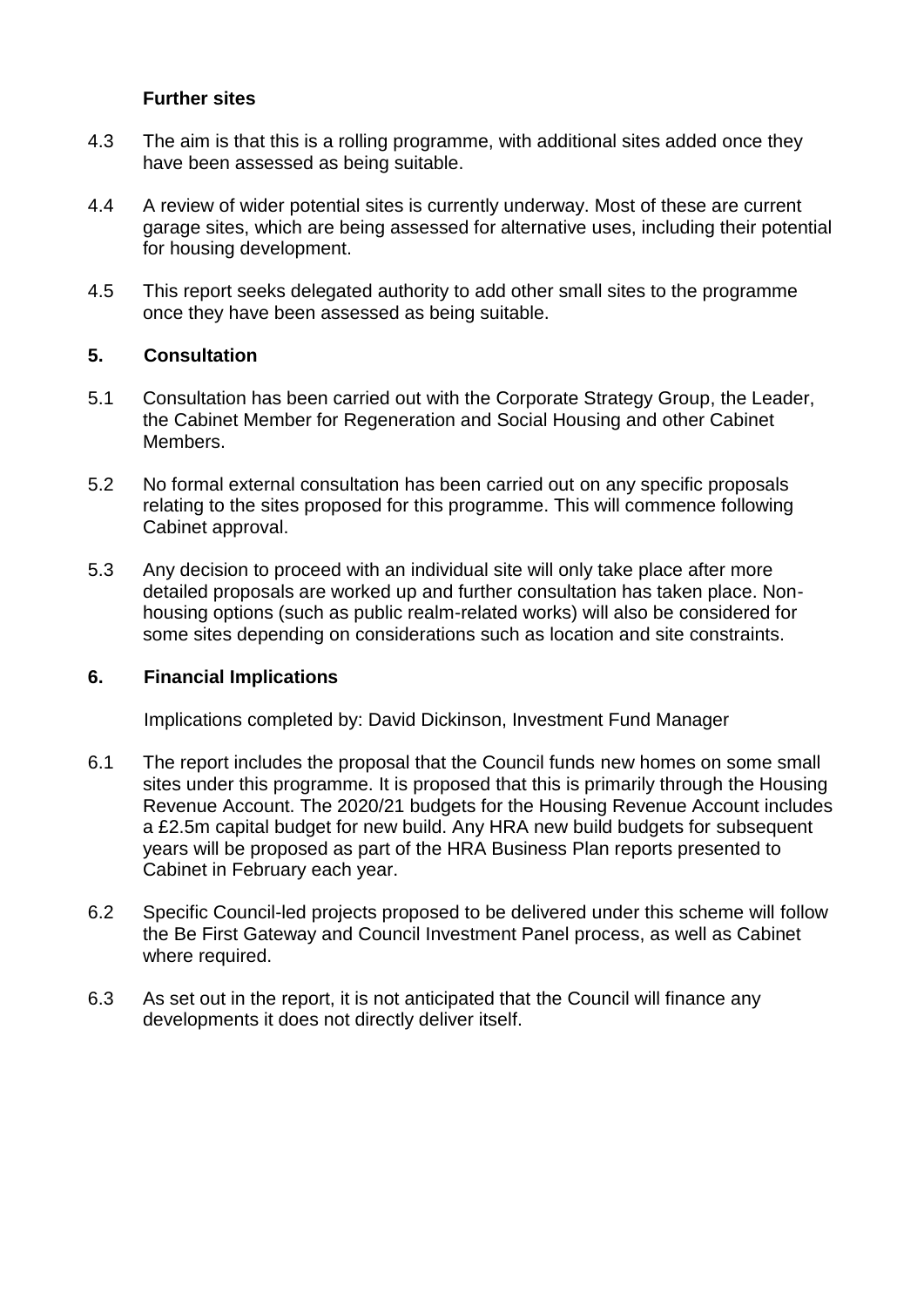# **7. Legal Implications**

Implications completed by: Dr Paul Feild, Senior Governance Lawyer

## **Council Powers**

- 7.1 The Council has power to deliver the proposals by virtue of the general power of competence under section 1 of the Localism Act 2011, which provides the Council with the power to do anything that individuals generally may do. Section 1(5) of the Localism Act provides that the general power of competence under section 1 is not limited by the existence of any other power of the authority which (to any extent) overlaps with the general power of competence. The use of the power in section 1 of the Localism Act 2011 is, akin to the use of any other powers, subject to Wednesbury reasonableness constraints and must be used for a proper purpose.
- 7.2 Whilst the general power of competence in section 1 of the Localism Act 2011 provides sufficient power for the Council to participate in such transactions as set out in this report and further support is available under Section 111 of the Local Government Act 1972 which enables the Council to do anything which is calculated to facilitate, or is conducive to or incidental to, the discharge of any of its functions, whether or not involving expenditure, borrowing or lending money, or the acquisition or disposal of any rights or property.
- 7.3 In exercising the power of general competence and in making any investment decisions, the Council must also have regard to the following:

Compliance with the Statutory Guidance on Local Government Investments:

- Fulfilling its fiduciary duty to taxpayers;
- Obtaining best consideration for any disposal;
- Compliance with Section 24 of the Local Government Act 1988 in relation to giving financial assistance to any person (which either benefits from a general consent or requires express consent by the Secretary of State);
- Compliance with any other relevant considerations such as State Aid and procurement rules;

## **Funding and Borrowing Considerations**

7.4 Section 15 of the Local Government Act 2003 requires that the Council have regard to statutory guidance in relation to exercising its borrowing and investment powers. The relevant Statutory Guidance on Local Government Investments (3rd Edition) was issued on 1 April 2018. The Guidance is relevant to the extent that a loan may be necessary in order to facilitate delivery of any of the potential housing developments. In accordance with the Guidance (paragraphs 33 and 34), A local authority may choose to make loans to local enterprises, local charities, wholly owned companies and joint ventures as part of a wider strategy for local economic growth even though those loans may not all be seen as prudent if adopting a narrow definition of prioritising security and liquidity provided that the overall Investment Strategy demonstrates that: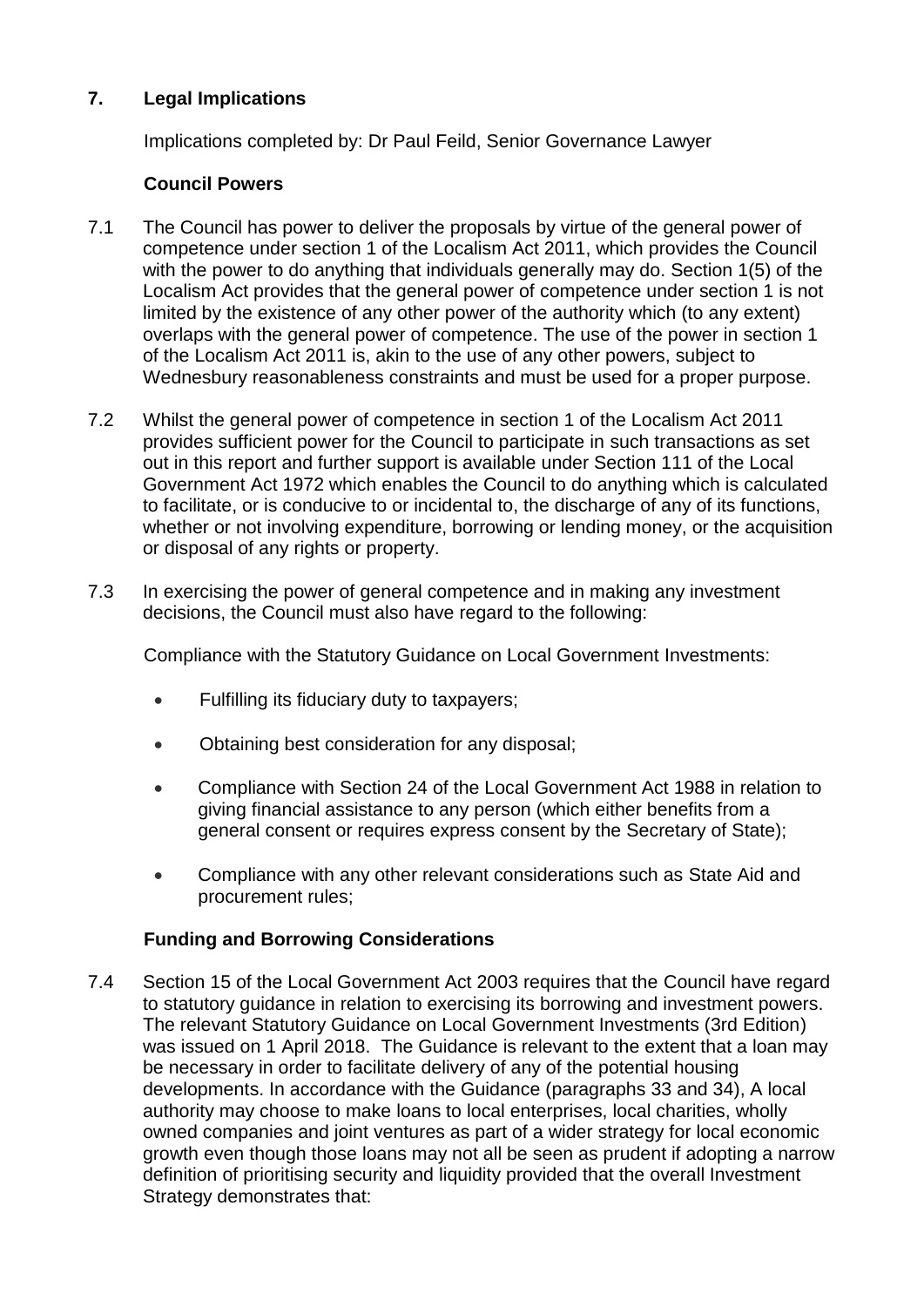- i. The total financial exposure to such loans is proportionate;
- ii. An expected 'credit loss model' has been adopted to measure the credit risk of the overall loan portfolio;
- iii. Appropriate credit controls are in place to recover overdue re-payments; and
- iv. The Council has formally agreed the total level of loans by type and the total loan book is within self-assessed limits.

## **Loan and Grant Agreements**

7.5 In the event of deciding to make available loans for the developments, the funds can be acquired from the Public Works and Loan Board. However, there are other sources of funding and it is recommended this is kept under review for best flexibility. Such arrangements will need to be examined to ensure that the terms are compliant with the aims of this programme and the terms will need to reflect commercial market terms to ensure that there are no State Aid implications, more on below.

## **State Aid**

7.6 As local government is an emanation of the state the Council must comply with European law regarding State Aid. Therefore, local authorities cannot subsidise commercial transactions such as for example low cost finance or financial assistance to its own companies if such transactions are capable of distorting competition in the EU. it must be made on 'market terms' in order to satisfy the "Market Economy Investor Principle" which means a proper valuation of the land involved must be made and any financial assistance must also be compliant.

# **Appropriation and Disposal of HRA Land**

- 7.7 If as envisaged in the report that a proportion of ownership of the completed development / units will be outside the Housing Act 1985. There will need to be an appropriation of the land under Section 122 of the Local Government Act 1972 from the Housing Revenue Account to the General Fund.
- 7.8 Any disposal of the land (or to for example an existing entity within the Barking & Dagenham Reside structure) must comply with the requirement for best consideration and/or within the parameters of any general consents available from the Secretary of State. The details of such consents will need to be carefully considered to ensure any transactions and mechanism needed to facilitate delivery of the scheme are within those parameters.

## **Other Matters**

7.9 Given that the sites are within well-established developed locations it will be inevitable that there will be displacement of utilities and services such as electricity substation(s), gas and water mains, telecommunications cables etc plus changes to highways and facilities, which may necessitate leases and licenses. These will be familiar matters in a development context to the Council and Be First, and should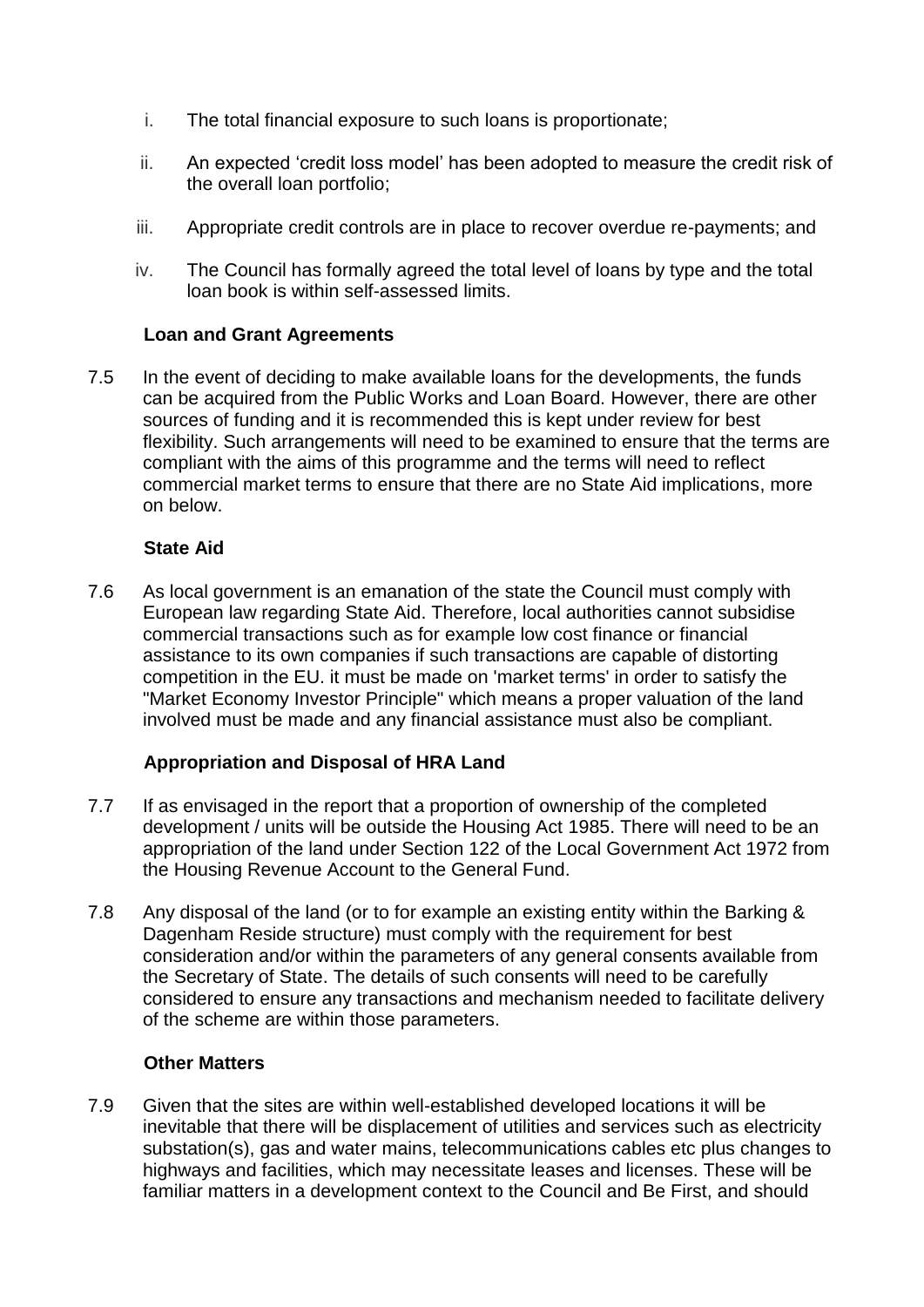not, if managed soundly, raise intractable issues. Early surveying will minimise costs and risks of delays.

7.10 Potential risk arising include, but are not limited to, any third-party rights or restrictions or incumbrances which may frustrate or prevent the Council's regeneration objectives and development of the land. In terms of environmental risks, caution must be exercised in that the sites may raise risks of land contamination and if so, any remedial action and the costs of such remediation would need to be factored into the feasibility and viability considerations. Specifically, there should be early due diligence before contractually committing earmarking sites for the construction of dwellings. So, there will need to be investigation into whether there is a risk of the presence of historical contamination, and that it is capable of being remedied. Such costs need to be factored into the project valuation(s) to ensure it does not compromise the viability or design of any residential development.

# **8. Other Implications**

- 8.1 **Corporate Policy and Equality Impact** The overall aim of the programme is to provide new homes that meet the needs of residents of the borough. The programme also has wider aims relating to participation and engagement and prevention, independence and resilience. As such it is considered that the programme will have a positive equality impact. The equality impact of specific proposals will be considered on a scheme by scheme basis before decisions are made.
- 8.2 **Property / Asset Issues**  issues relating to council property/assets including the proposed development of council-owned land or the proposed disposal of councilowned land – are set out in the legal issues section.

# **Public Background Papers Used in the Preparation of the Report**: None

# **List of appendices:**

• Appendix  $1 - red$  line diagrams of initial sites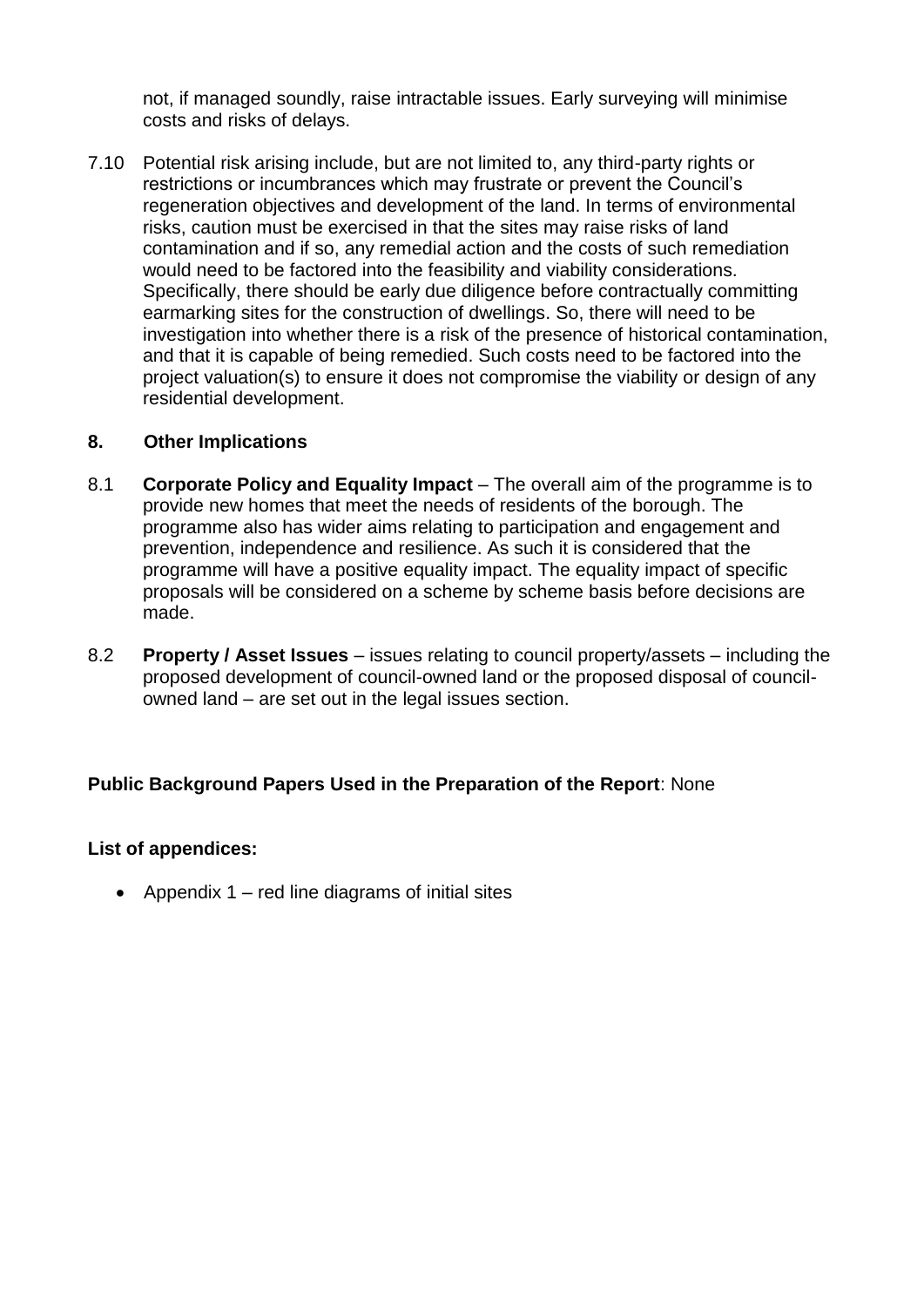# **Appendix 1 – red line diagrams of initial sites**

# **1. Farmway**



# **2. Goresbrook Road**

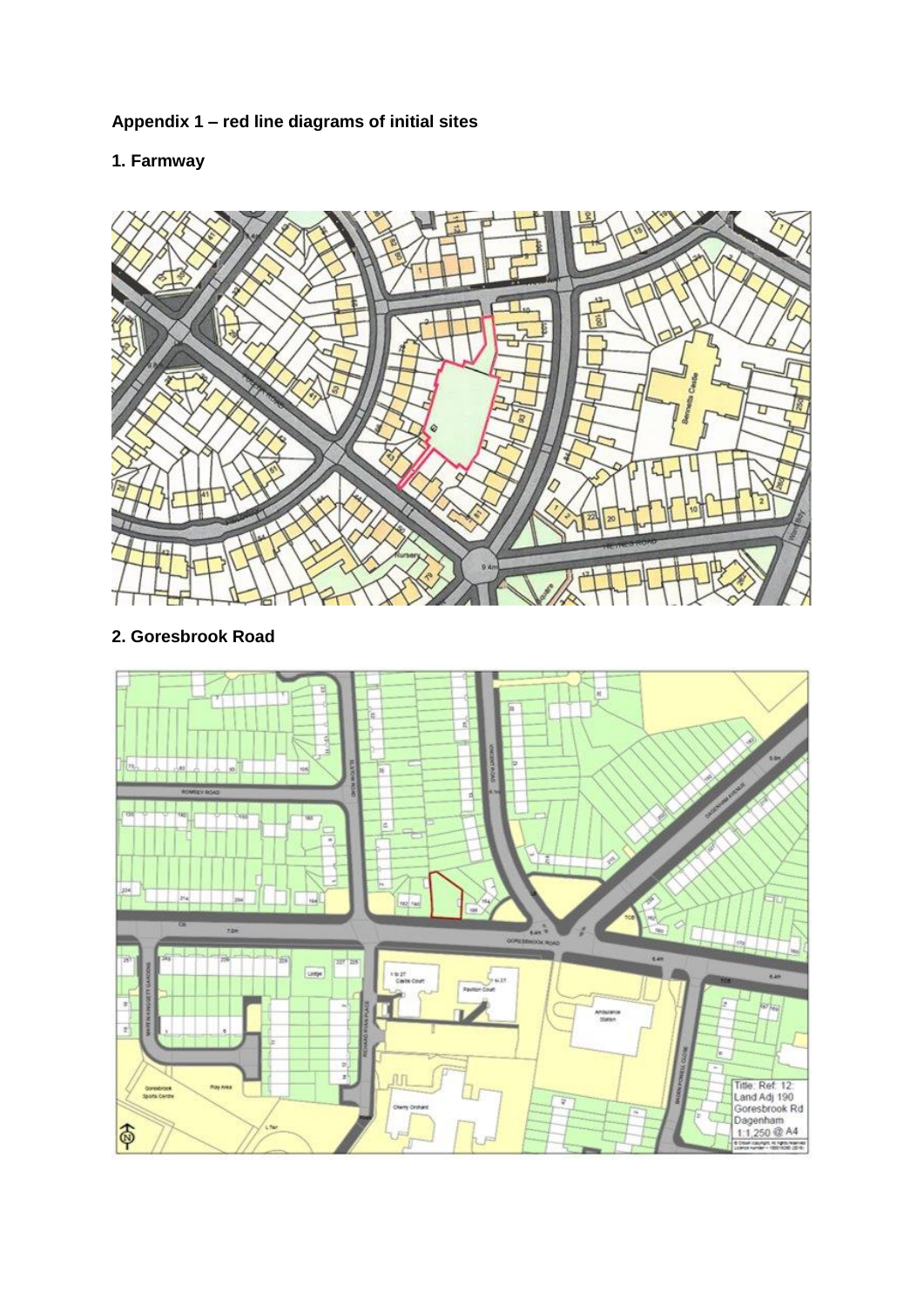## **3. Chelmer Crescent**



#### **4. Rear of 134 Becontree Avenue**